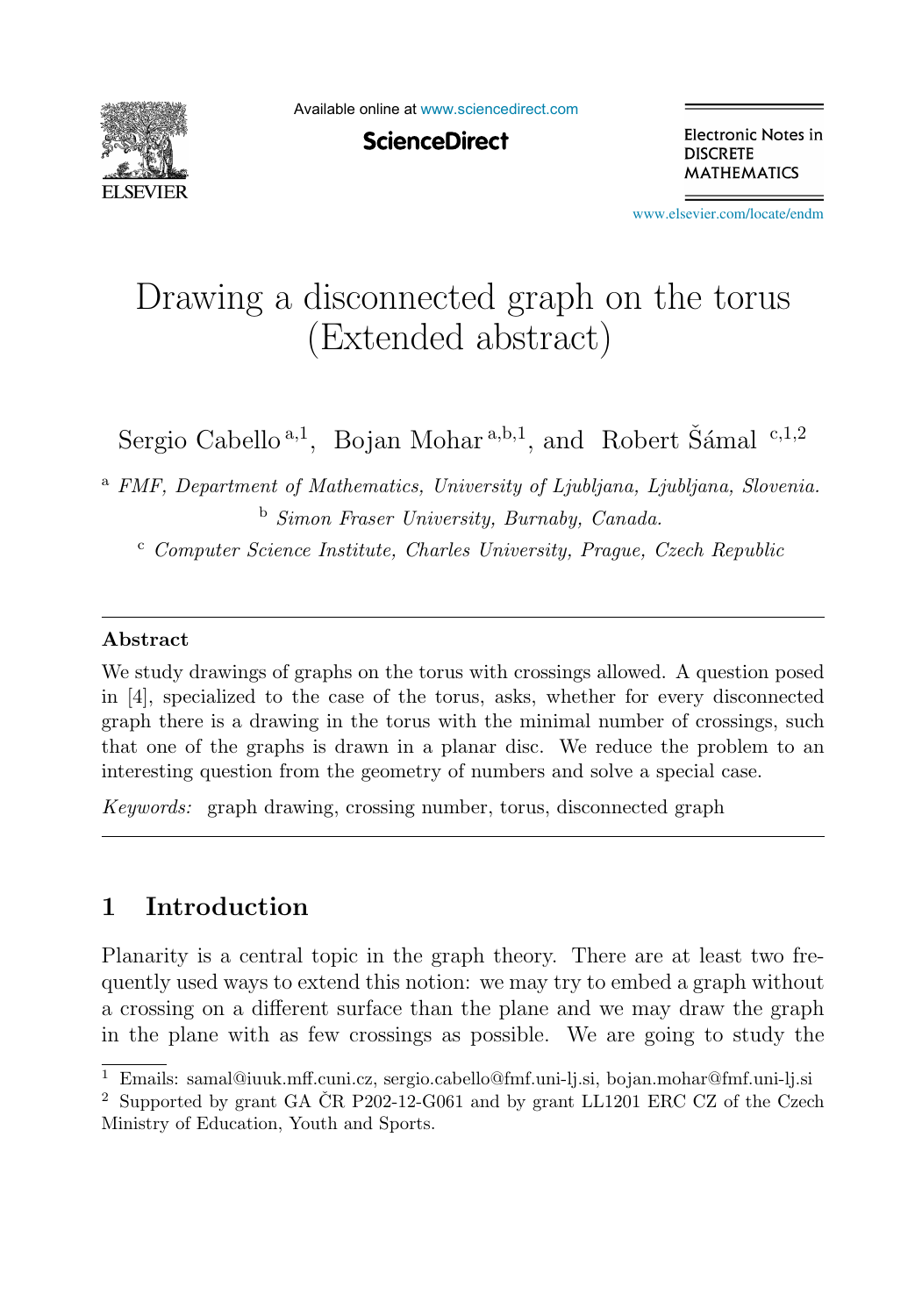<span id="page-1-0"></span>common extension of these two approaches. Following  $Sir\tilde{a}$  and Archdea-con et al. [\[1\]](#page-7-0) we define  $cr_i(G)$ , the *i*-th orientable crossing number of G as the minimal number of crossings, when we draw  $G$  in the two-dimensional compact manifold (surface) of genus  $i$ —the sphere with i handles added. As it is usual, we assume that no three edges go though the same vertex, no edge goes though a vertex, and edges are simple curves in the surface. When two edges cross several times, we count all of the crossings.

The authors of [\[1,6\]](#page-7-0) deal mainly with the issue of characterizing the *cross*ing sequences—sequences  $(\text{cr}_i(G))_{i>0}$ . They prove that every sequence of integers that is decreasing (until it hits 0) and convex is the crossing sequence of some graph. Later, DeVos et al. [\[4\]](#page-7-0) prove that every sequence  $(a, b, 0, 0, \ldots)$  $(a > b$  are positive integers) is a crossing sequence. In the same paper [\[4\]](#page-7-0) the following problem is posed.

**Problem 1.1** Let  $H$  be a disjoint union of graphs  $G$  and  $G'$ , and let  $S$  be a (possibly nonorientable) surface. Is there an optimal drawing of H on  $\mathcal{S}$ , such that no edge of  $G$  crosses an edge of  $G$ '?

If we have a graph which is a disjoint union of  $G$  and  $G'$ , then we can always "use part of the surface for  $G$  and the other part for  $G''$  -technically, we obtain surface of genus i by glueing surfaces of genera j and  $i - j$  along a circle and draw  $G$  in the first one and  $G'$  in the second one. This leads to

$$
\operatorname{cr}_i(G\cup G')\leq \min_j\bigl(\operatorname{cr}_j(G)+\operatorname{cr}_{i-j}(G')\bigr)\,.
$$

If the answer to Problem 1.1 is positive, then this inequality is in fact an equality.

The answer to Problem 1.1 is trivial when  $S$  is the plane. It is not hard to prove it for S being a projective plane [\[4\]](#page-7-0). Beaudou et al. [\[2\]](#page-7-0) prove the result for the Klein bottle. Here, we deal with the first orientable case, the torus.

Our main tool is a result of de Graaf and Schrijver [\[3\]](#page-7-0) that provides an algebraic characterization of the minimal number of crossings. To state the result, we must introduce a bit of terminology first.

The crossing number  $cr(C, D)$  of two closed curves C and D is simply the total number of intersections. If  $G$  is a graph with a fixed drawing then  $cr(G, D)$  is the number of intersections between G and D. The following variants require the notion of homotopy (continuous deformation of one closed curve into another. We define  $\text{mincr}(C, D)$  to be the minimum of  $\text{cr}(C', D')$  for some curve C' homotopic to C and another one,  $D'$ , homotopic to D. Finally,  $\text{mincr}(G, D)$  is the minimum of  $\text{cr}(G, D')$  for a curve D' homotopic to D.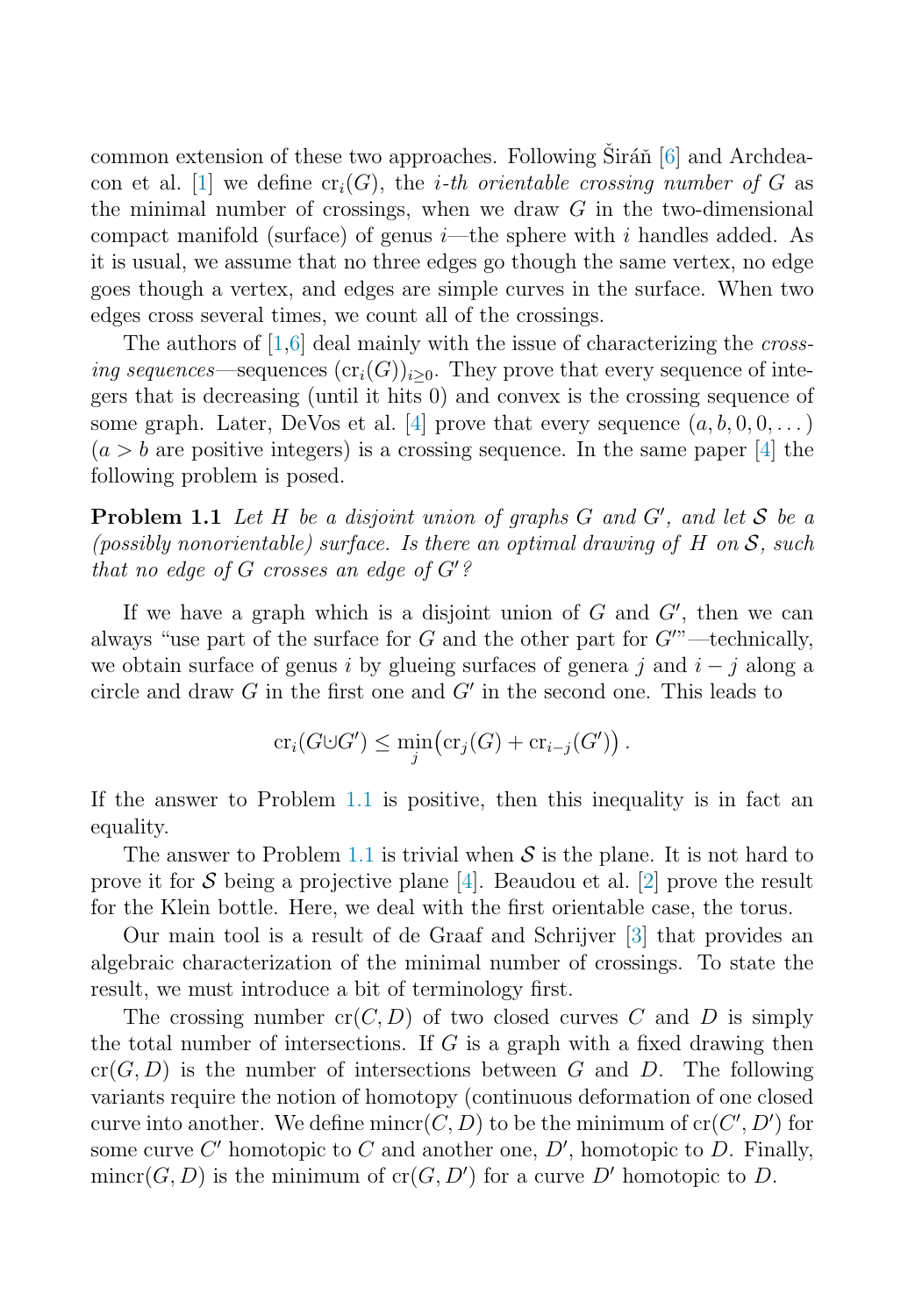<span id="page-2-0"></span>The following appears as Theorem 76.1 in Schrijver's excellent monograph [\[5\]](#page-7-0).

**Theorem 1.2** Let  $G = (V, E)$  be an Eulerian graph embedded in a compact surface S. Then the edges of G can be decomposed into closed curves  $C_1, \ldots$ ,  $C_k$  such that

$$
\text{mincr}(G, D) = \sum_{i=1}^{k} \text{mincr}(C_i, D)
$$

for each closed curve D on S.

#### **2 Drawing graphs on the torus**

In this section we reduce Problem [1.1](#page-1-0) for the torus to an inequality, although a rather unwieldy one. We need to introduce some notation first. For vectors  $u, v \in \mathbb{R}^2$  we let  $(u, v)$  be the  $2 \times 2$  matrix with columns u and v. Given two collections (i.e., multisets) of vectors,  $X$  and  $X'$ , we define

$$
L(X, X') = \sum_{u \in X} \sum_{v \in X'} |\det(u, v)|.
$$

Further, we define

$$
N(X) = \sum_{u \in X} |u_1| \cdot \sum_{v \in X} |v_2|,
$$

where  $u_1, u_2$  are the two coordinates of u. For any  $2 \times 2$  matrix A we define  $N_A(X) = N(AX)$ , where AX is the collection  $\{Av \mid v \in X\}$ . Finally, we define  $M(X)$  to be the minimal value of  $N_A(X)$ , when A is a  $2 \times 2$  unimodular matrix (that is, an integer matrix of determinant  $\pm 1$ ). It is a simple exercise to show that  $M(X)$  is, indeed, well-defined, whenever X is finite.

**Problem 2.1** Let X, X' be two finite collections of vectors in  $\mathbb{Z}^2$ . Is it true that

$$
L(X, X') \ge \min\{M(X), M(X')\}
$$
?

**Theorem 2.2** If the answer to Problem 2.1 is positive, then also the answer to Problem [1.1](#page-1-0) is positive.

**Proof.** Consider an optimal drawing of  $H = G \cup G'$  on the torus; that is, one (of possibly many) drawings with the minimal number of crossings.

If two edges of G intersect, we may subdivide these two edges and identify the two new vertices. Repeating as necessary, and using the same procedure for  $G'$ , we arrive to the case where G and  $G'$  are without self-intersections. It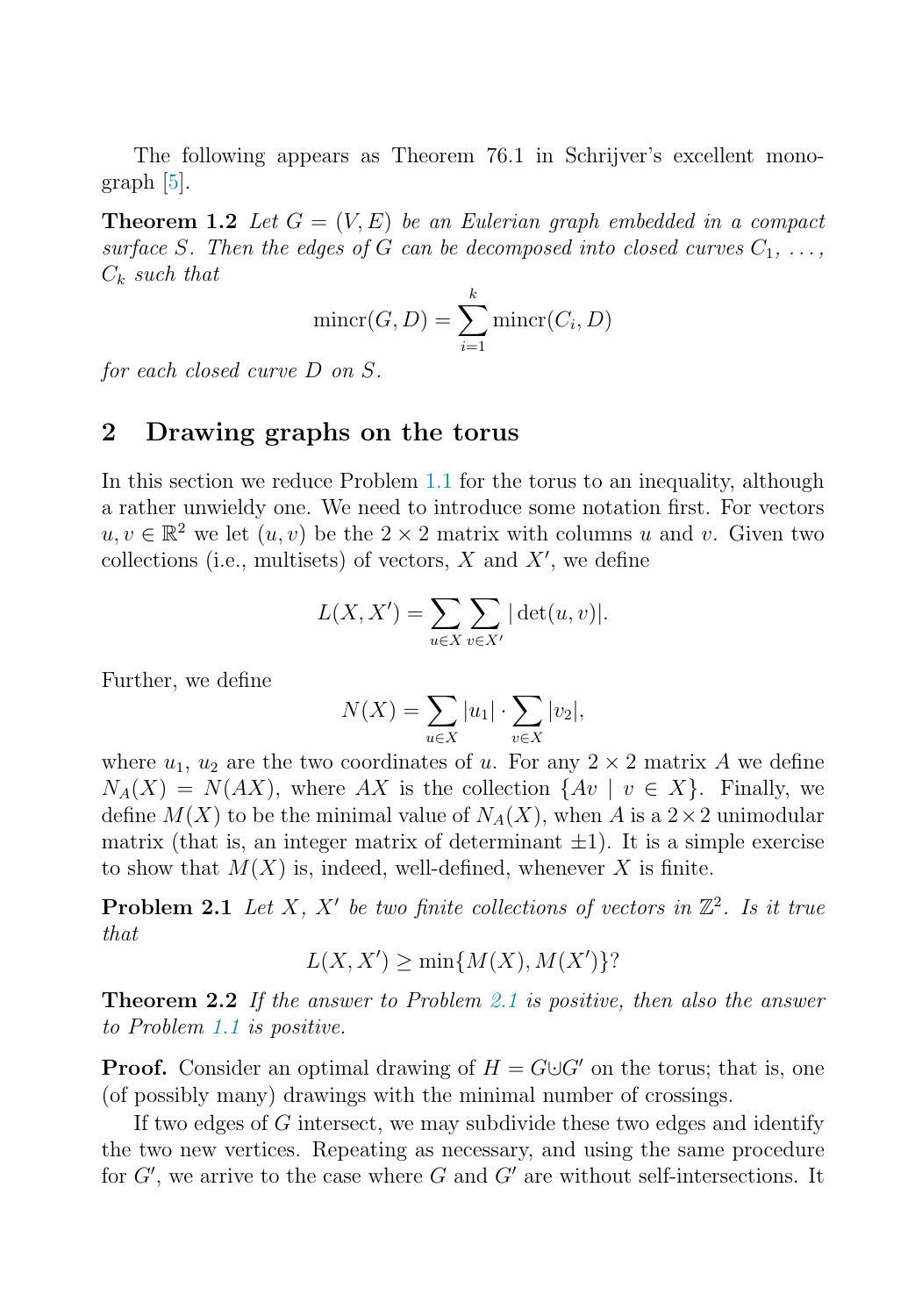

Fig. 1. Illustration of homotopy types of curves on the torus. The basis curves  $\alpha$  and  $\beta$  together with a curve of type  $3\alpha + 2\beta$ .

follows that we may assume, that both  $G$  and  $G'$  are embedded in the torus. Our goal is to prove that one of  $G$  and  $G'$  may be embedded in a planar disc with at most the same number of crossings as our drawing of  $H$  has.

Next, we double each edge of  $G$  and of  $G'$ . We draw the new edges very closely to the original ones, so that the number of crossings is increased fourtimes. It is easy to prove that if the original drawing was optimal than we have obtained an optimal drawing of the "doubled" graph. Thus, we may assume  $G$  and  $G'$  are Eulerian graphs.

Now we are in position to apply Theorem [1.2,](#page-2-0) twice. Using it, we decompose the edges of G into closed curves  $C_1, \ldots, C_k$  and the edges of G' into curves  $C'_1, \ldots, C'_k$ .

To proceed further, we need to classify the homotopy types of the curves. To this end, we fix two noncontractible curves in the torus, say  $\alpha$  and  $\beta$ , in such a way that they have exactly one point in common. It is well-known that every closed curve in the torus is homotopic to  $m\alpha+n\beta$  for some integers m, n (see Figure 1). We let  $(m_i, n_i)$  be the "coordinates" of the curve  $C_i$  and define  $(m'_i, n'_i)$  similarly. Note that we need to choose an (arbitrary) orientation of each of the curves, so the vectors  $(m_i, n_i)$ ,  $(m'_i, n'_i)$  are only defined up to multiplication by  $-1$ .

Let C and C' be curves of type  $(m, n)$  and  $(m', n')$ . It is easy to verify that  $\text{minor}(C, C') = |\text{det}$  $\sqrt{ }$  $\sqrt{2}$ m n  $m'$   $n'$  $\setminus$ ⎠ . Two applications of the formula in

Theorem [1.2](#page-2-0) yield that the number of crossings between  $G$  and  $G'$  is at least  $L(X, X')$ . Here we use the function L defined in the beginning of this section. We put  $X = \{(m_i, n_i)^T : i = 1, \ldots, k\}$  and define X' similarly.

Let us compare this to drawing one graph in the torus without any crossing at all (this is possible by our assumptions) and the other, say  $G$ , in a planar disc. There are many planar drawings of  $G$ , we will only use a simple type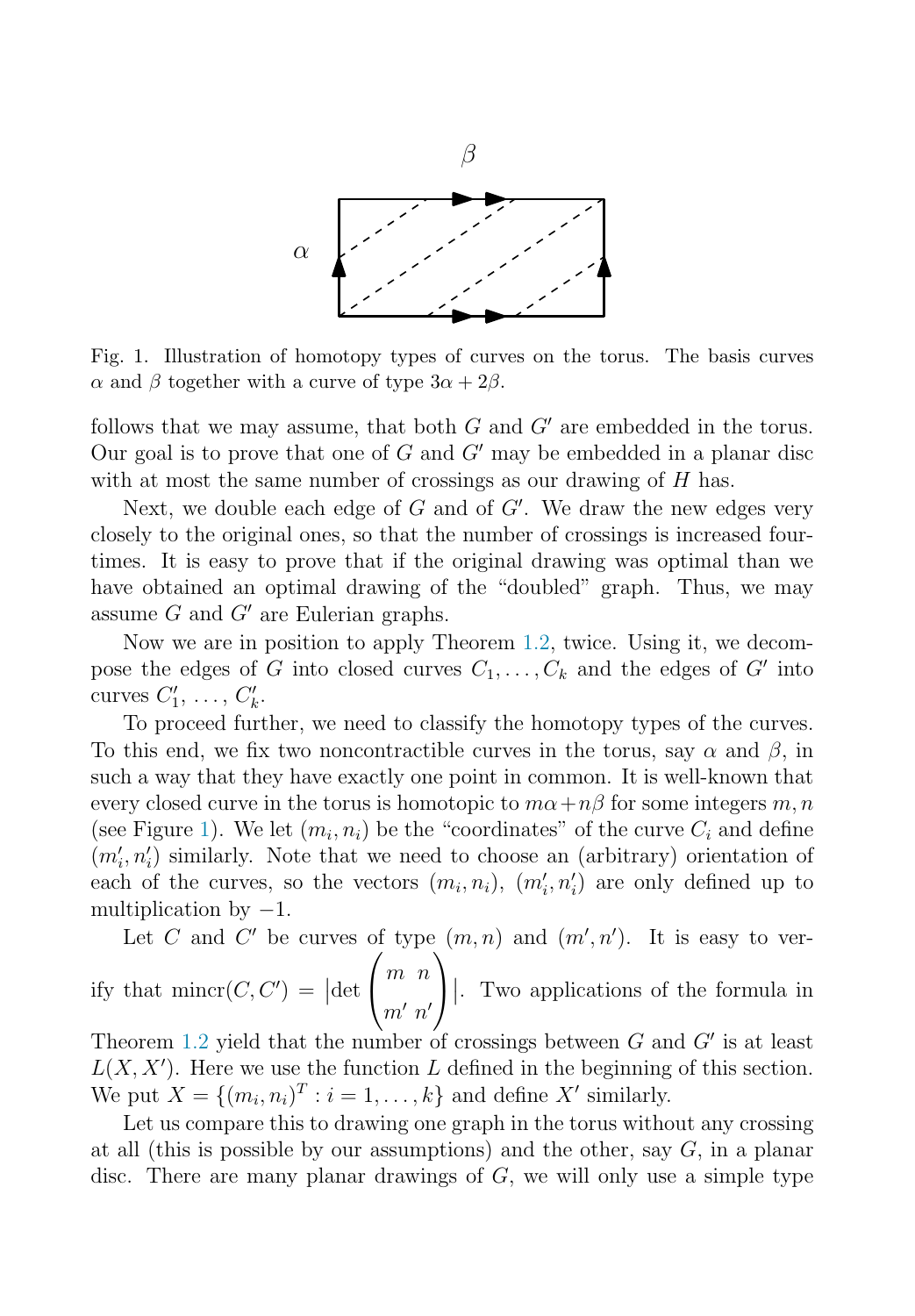

Fig. 2. Illustration of the planar way to draw a toroidal graph.

obtained from its toroidal drawing.

We represent the torus as a rectangle with a "wrap-around". From the notation we introduced for the curves  $C_i$  we see that the top and bottom side of the rectangle are intersected  $(\sum_{i=1}^{k} |m_i|)$ -times, while the left and the right one  $\left(\sum_{i=1}^k |n_i|\right)$ -times (we may assume that no curve goes through the corners).

Thus, when we connect these points by curves in a plane, as depicted in Figure 2, the number of intersections that we introduce is  $N(X)$ .

We may possibly do better, though. We do have a choice how to cut the torus to get a rectangle. To do so, we may choose a different pair of closed curves than  $\alpha$  and  $\beta$ . We choose curves  $x_1\alpha + y_1\beta$  and  $x_2\alpha + y_2\beta$  such that

$$
x_i, y_i
$$
 are integers and det  $\begin{pmatrix} x_1 & x_2 \ y_1 & y_2 \end{pmatrix} = \pm 1$ . In other words,  $B = \begin{pmatrix} x_1 & x_2 \ y_1 & y_2 \end{pmatrix}$  is

an unimodular matrix. It is easy to see that to transform the "coordinates" X we need to multiply by  $A = B^{-1}$ , another unimodular matrix. Thus, we may draw G in a planar disc with  $N_A(X)$  crossings for any unimodular matrix A. Also, we may choose to draw in a planar way  $G'$  instead of  $G$ . Consequently, if  $L(X, X') \ge \min\{M(X), M(X')\}$ , we certainly can achieve the same or better number of crossings with a drawing where  $G$  and  $G'$  do not intersect.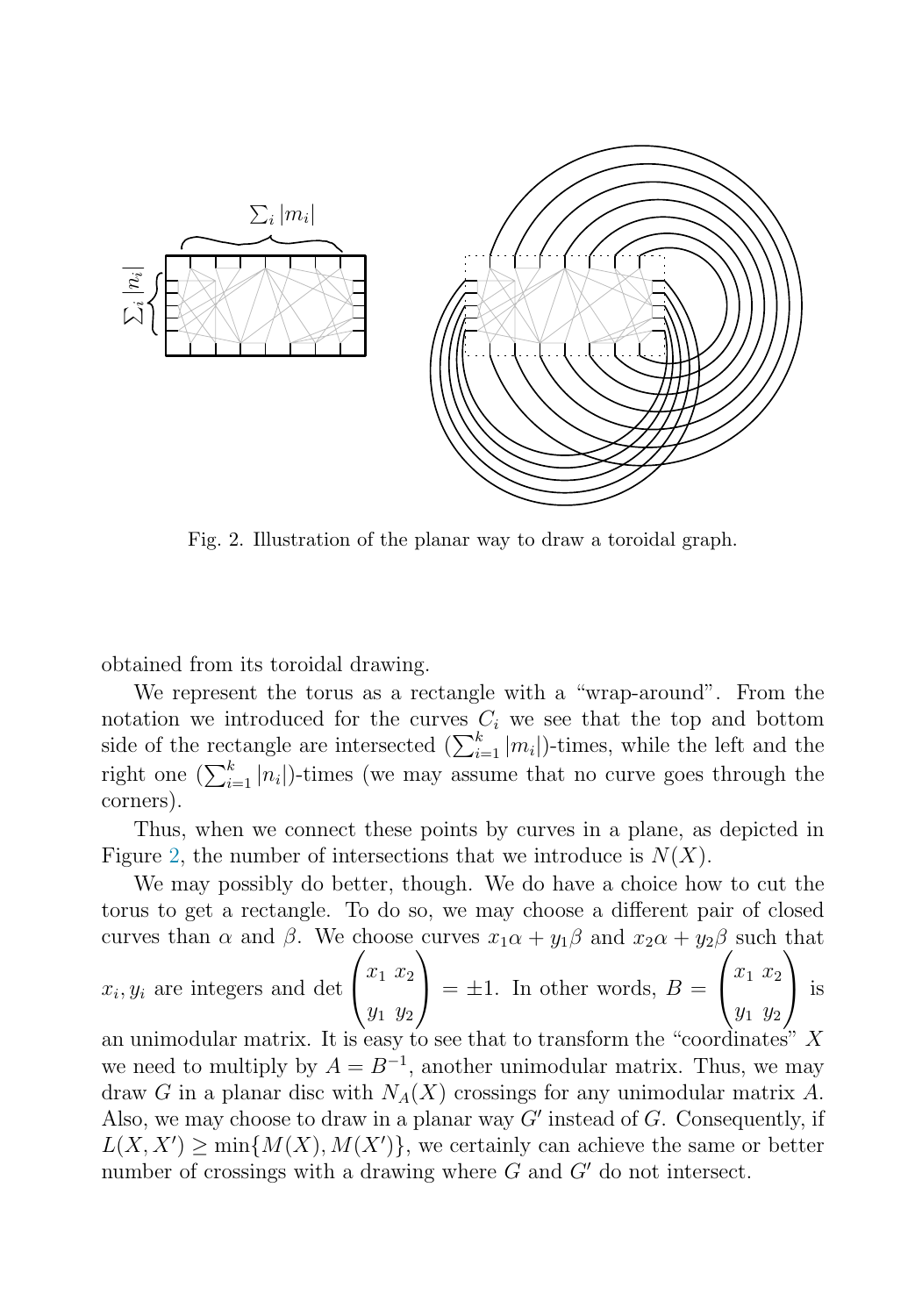#### <span id="page-5-0"></span>**3 Reducing to a finite number of variables**

In this section we reduce the inequality in Problem [2.1](#page-2-0) to a simpler one, with only finitely many variables. The main idea of the reduction is that we collect together vectors of X that are in the same part of the plane. We will not reduce the general case though, we need to assume  $X = X'$ . Arguable, this is the most difficult case, as the quantity  $L(X, X')$  seems smallest in such case. Unfortunately, we have been unable (yet) to transform this feeling into a solution of Problem [2.1](#page-2-0) in the general case.

**Lemma 3.1** Define a cone P in  $\mathbb{R}^8$ :

$$
P = \{(x_1, y_1, x_2, y_2, x_3, y_3, x_4, y_4) \in \mathbb{R}^8 : x_1 \ge 0, x_2 \ge 0, x_3 \le 0, x_4 \le 0, \ny_1 \ge 0, y_2 \ge 0, y_3 \ge 0, y_4 \ge 0, \nx_1 \ge y_1, x_2 \le y_2, x_3 + y_3 \ge 0, x_4 + y_4 \le 0, \ny_1 + y_2 + y_3 - y_4 \ge -2x_3, \nx_1 + x_2 + x_3 - x_4 \ge 2y_4, \n-y_1 + y_2 + y_3 + y_4 \ge 2x_2, \nx_1 - x_2 - x_3 - x_4 \ge 2y_1\}
$$

Define a quadratic function  $f(x_1,...,y_4)$  as

 $(x_1-x_2-x_3-x_4)y_2+(x_1+x_2+x_3-x_4)y_3+(x_1+x_2+3x_3+x_4)y_4-(x_1+3x_2+x_3+x_4)y_1.$ Then  $f \geq 0$  on P.

First we show how to apply this lemma to prove a special case of our Problem [2.1.](#page-2-0) In the graph-drawing setting, this case corresponds to the two components,  $G$  and  $G'$  being isomorphic and in drawn in the same way.

**Theorem 3.2** The answer to Problem [2.1](#page-2-0) is positive whenever  $X = X'$ .

**Proof.** First, we assume that X is such that the  $M(X) = N(X)$ . That is, the minimal value of  $N_A(X)$  is attained for  $A = I$ . Clearly, this is without loss of generality, as we may possibly replace X with AX.

Next, we note that neither  $L(X, X)$  nor  $M(X)$  change if we multiply some of the vectors by a -1. Thus, we may assume that for every  $v \in X$ the second coordinate,  $v_2$ , is nonnegative. We partition the collection X as  $Q_1 \cup Q_2 \cup Q_3 \cup Q_4$  according to the sign of  $v_1, v_1 + v_2$ , and  $v_1 - v_2$ ; see the figure below. (Vertices on the boundary are assigned arbitrarily.)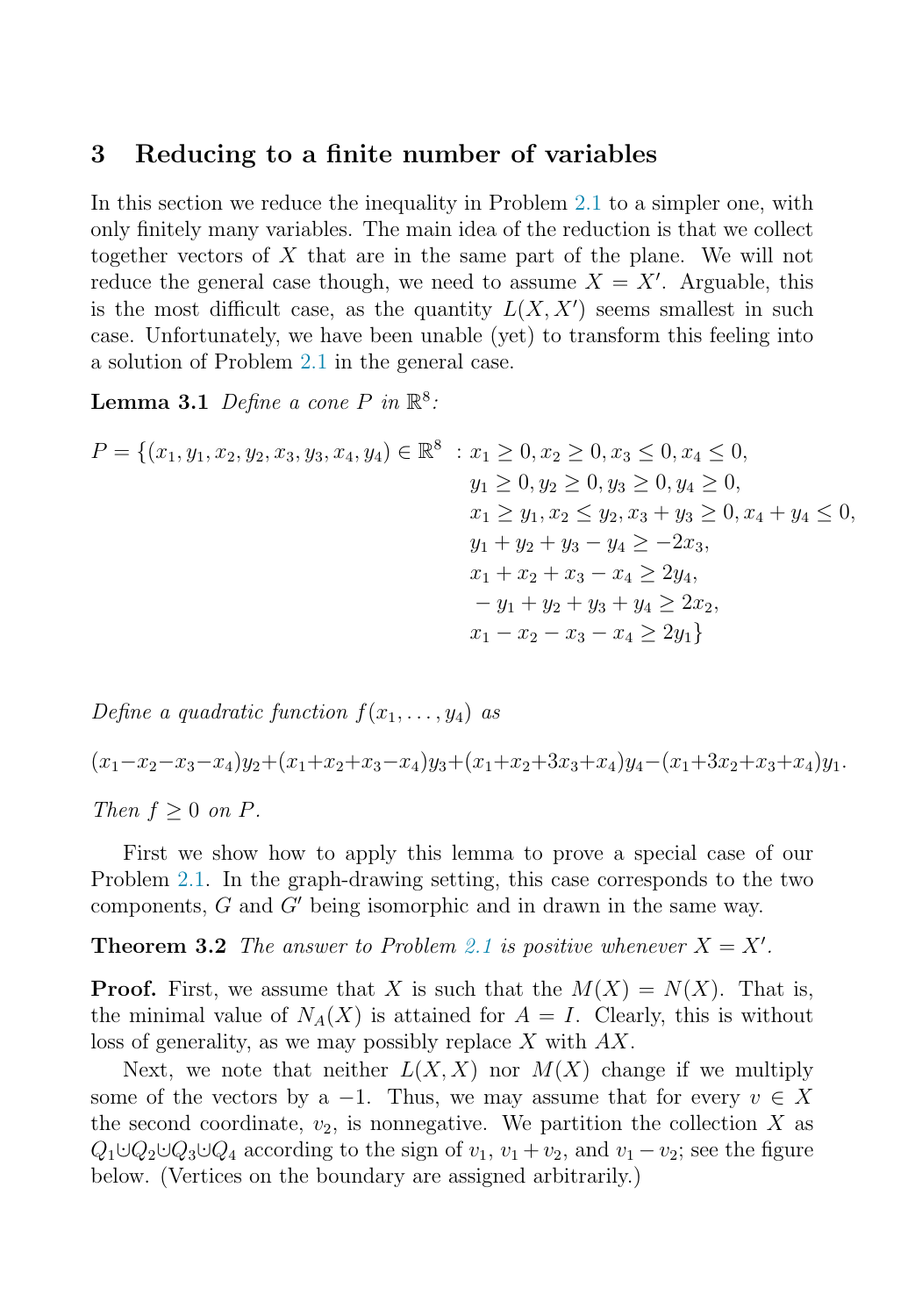

For  $k = 1, ..., 4$  we put  $(x_k, y_k)^T = \sum_{v \in Q_k} v$ . The first eight inequalities in the definition of  $P$  are a simple consequence of this definition.

From the minimality of  $N_I(X)$  it follows that for for each matrix  $A \in$ Į  $\sqrt{2}$  $\mathcal{L}$  $1 \pm 1$ 0 1  $\setminus$  $\vert$ ,  $\sqrt{ }$  $\sqrt{2}$ 1 0  $\pm 1$  1  $\setminus$  $\overline{I}$ we have  $N(AX) \geq N(A)$ . When we express this in

terms of the  $x_i$ 's and  $y_i$ 's, we get the remaining eight inequalities in the defini-tion of P. It remains to see that Lemma [3.1](#page-5-0) guarantees that  $L(X, X) \ge N(X)$ . First, we observe that

$$
L(X, X) = \sum_{u \in X} \sum_{v \in X} |\det(u, v)| = \sum_{i,j=1}^{4} \sum_{u \in Q_i, v \in Q_j} |\det(u, v)| \ge
$$
  
 
$$
\ge \sum_{i,j=1}^{4} \Big| \sum_{u \in Q_i, v \in Q_j} \det(u, v) \Big| = \sum_{i,j=1}^{4} \Big| \det \begin{pmatrix} x_i & x_j \\ y_i & y_j \end{pmatrix} \Big|.
$$

Similarly,

$$
N(X) = \sum_{i,j=1}^{4} |x_i| \cdot |y_j| = (x_1 + x_2 - x_3 - x_4) \cdot (y_1 + y_2 + y_3 + y_4).
$$

A bit of calculation reveals that f in the statement of Lemma [3.1](#page-5-0) is the difference of the last terms of the previous two equations; thus  $L(X, X)$  −  $N(X) \ge f(x_1,\ldots,y_4)$ . It follows  $L(X,X) \ge N(X)$ , which finishes the proof.

### **4 Solving the inequality**

In this section we prove Lemma [3.1.](#page-5-0) There are several general methodologies to solve this type of inequality: Groebner basis and Positivestellensatz being the top two. Unfortunately, we have been unable to make these techniques work for our case: at some point, we needed a computer assistance and the program ran out of memory after longish computation. Thus, we settle for a very down-to-earth approach that begs for an improvement. Due to homogeneity of the quadratic function f we only need to verify that  $f \geq 0$  on  $P \cap [-1,1]^8$ . To this end, we decompose this set into  $2^{16}$  parts based on which